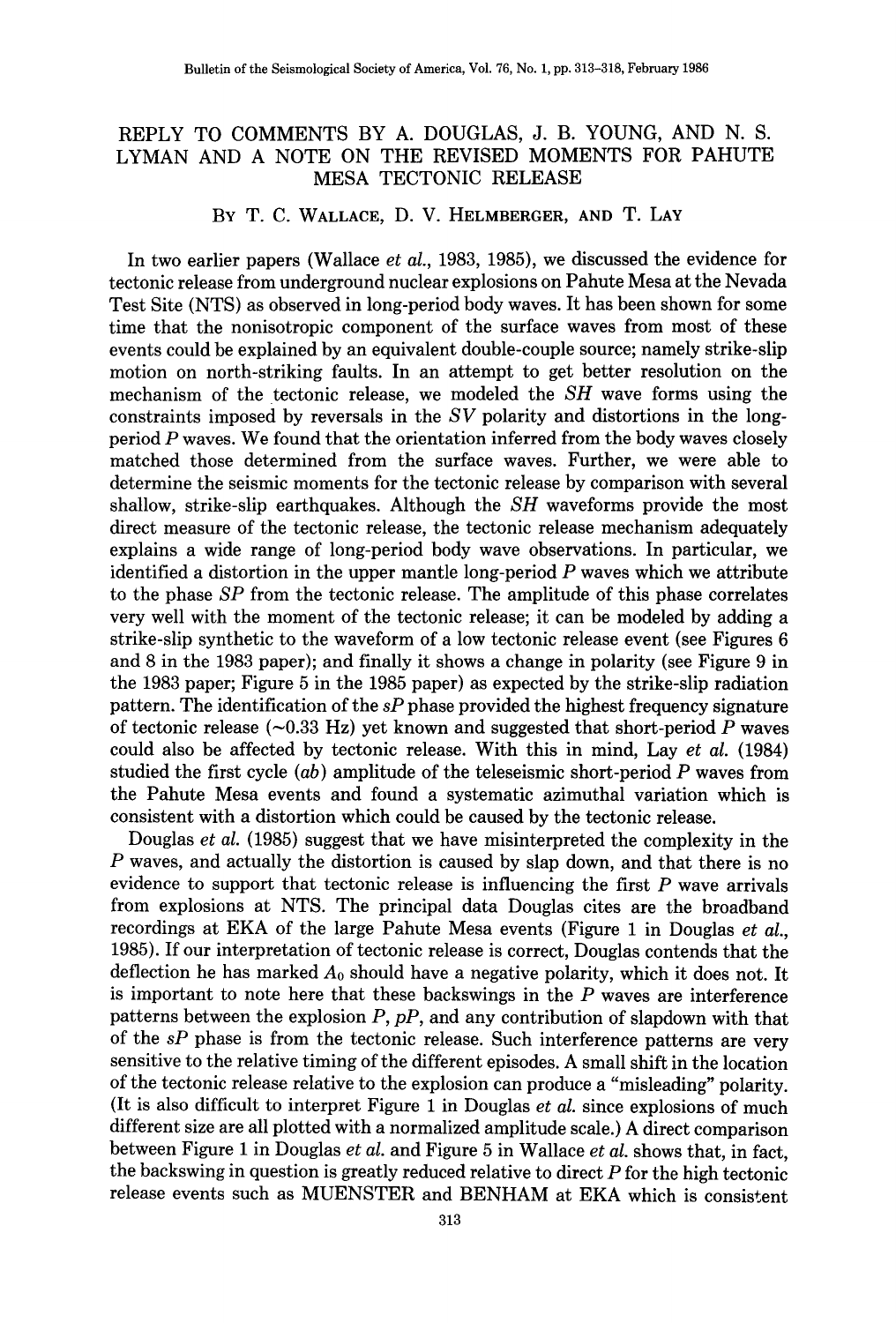with the tectonic release interpretation. It also must be remembered that SHA (the station Wallace *et al.* used for comparison) is 24° from NTS, while EKA is approximately 70° away. This change in distance corresponds to a change in the surface reflection coefficient of  $sP$  from  $-0.55$  to  $-0.36$ ; or a reduction by one-third at EKA as compared to SHA.

We want to reiterate that the reason we favor the interpretation that tectonic release can have a signature on long-period *P* waves is its consistency with a large data set. The amplitude of the *sP* phase is consistent with that predicted on the basis of the *SH* waves. The *SV* phase from BENHAM and GREELEY shows a phase reversal which is consistent with the orientation determined for the tectonic release double couple. The *SV* reversal is accompanied by a reversal in polarity of the phase we have identified as *sP.* The long-period regional distance body waves  $(P_{nl})$  also show a distortion which is consistent with the interference from strikeslip tectonic release. In the case of the  $P_{nl}$  waveforms, the signature is over a 45-sec window rather than a single arrival *(sP).* Although we have not modeled slapdown, and as Douglas *et al.* point out it can have an effect on the long-period *P* waves, we believe it cannot account for all the observations listed above. In particular, slapdown cannot produce the four-lobed *SH* radiation pattern, nor the polarity reversal of *sP.* Further, one of the most remarkable facts about the tectonic release from NTS is its consistency in orientation. With only two or three exceptions (HALFBEAK and PILEDRIVER), the tectonic release is dominately strike-slip motion on north-trending planes. It is very difficult to appeal to a form of explosion source anisotropy or slapdown that will always produce an identical apparent double-couple radiation pattern.

The question of whether the tectonic release has a signature at the frequencies of short-period *P* waves is a separate matter. For the most part, the short-period waveforms are quite complicated, and no one has convincingly identified an equivalent of the long-period *sP* phase. Lay *et al.* (1984) simply plotted the corrected *ab*  amplitude of 25 Pahute Mesa explosions versus azimuth and noted that they appeared to have a  $\sin(2\phi)$  variation. Lay *et al.* found that the best fit of a  $\sin(\phi)$ curve to the amplitudes was consistent with the pattern that would be expected from the azimuthal radiation pattern for a vertical strike-slip fault with the orientation given by the analysis of the long-period *SH* waveforms. The significance of the  $sin(2\phi)$  fit was evaluated with an *f*-test. Nearly all the Pahute Mesa pass the test at the 99th per cent level, but most importantly, the events with the largest long-period tectonic release show the clearest  $sin(2\phi)$  pattern. There are alternative explanations for the amplitude behavior, such as upper mantle structure beneath Pahute Mesa (Lynne and Lay, 1984), but again the consistency with all the other tectonic release data suggest that the *ab* amplitude "could be" modulated by a strikeslip radiation pattern.

Lay *et al.* also cite differences in waveform between stations near the node and those in the lobe as evidence of tectonic release. Douglas *et al.* suggest that the change in waveform is due to lateral variations in attenuation. In particular, they map the loop station (UME) into the node station (OGD) by increasing *t\** by a factor of 2 (see Figure 4 in Douglas *et al.).* One way to test this path bias hypothesis is to compare UME and OGD for FAULTLESS which was detonated 100 km north of Pahute Mesa; the waveforms for the two stations are nearly identical (see Lay *et al.*, Figure 11). Further, we can test the stability of the  $sin(2\phi)$  pattern from the Pahute Mesa events by comparing them to FAULTLESS. Figure 7 in Lay *et al.*  shows that amplitude pattern from FAULTLESS is significantly different than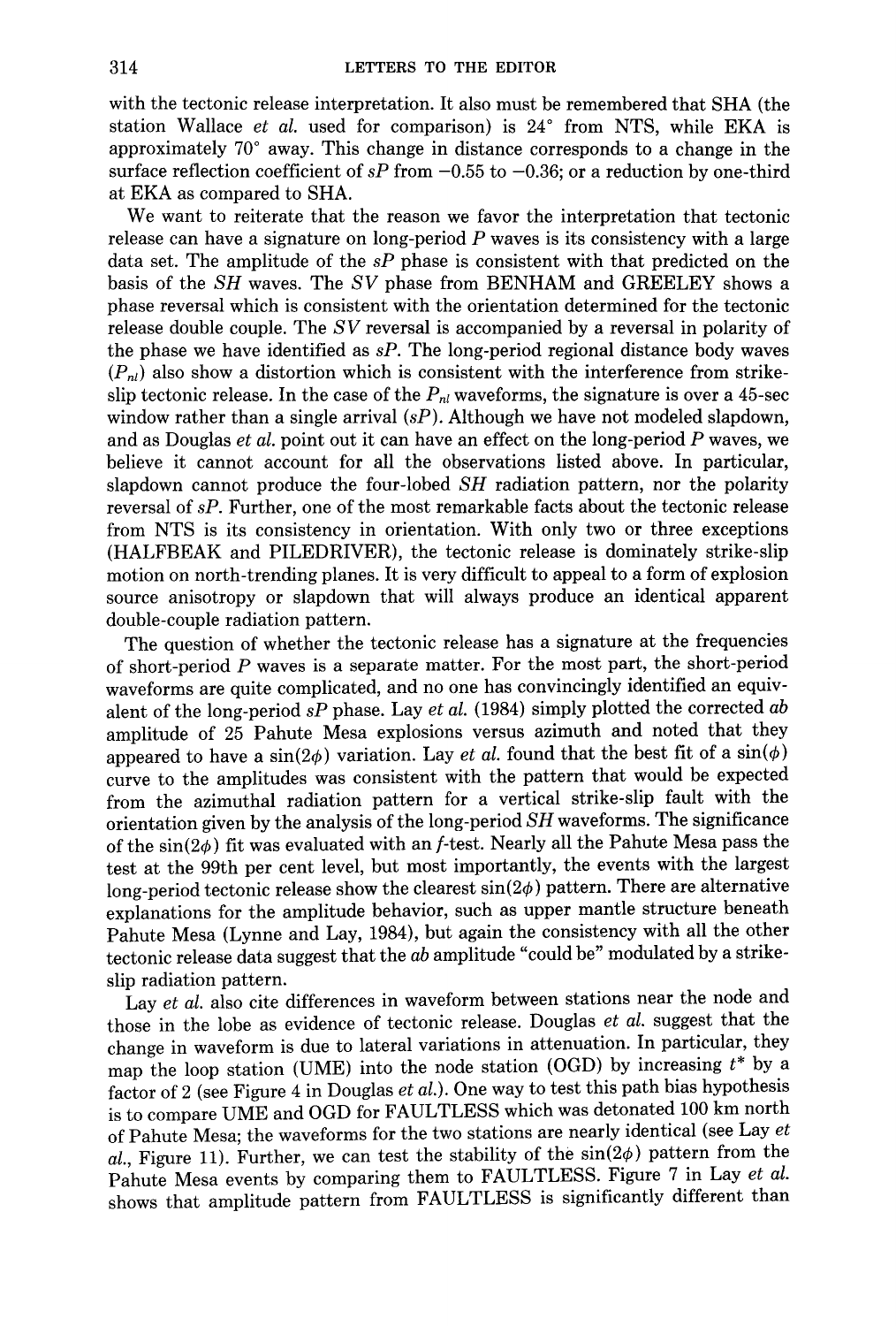that of GREELEY; in fact, they are nearly reversed. If one wants to appeal to attenuation to produce the  $sin(2\phi)$  pattern, then it must also account for the FAULTLESS pattern. It seems unlikely that slight travel path differences between FAULTLESS and GREELEY to teleseismic distance stations would produce the factor of 5 change in relative amplitude.

Recently, Given and Mellman (1985) have analyzed the surface waves from several of the Pahute events using sophisticated phase velocity and attenuation correction developed for NTS by Stevens *et al.* (1982). Given and Mellman determined an orientation for the nonisotropic radiation which we have plotted against the strike of  $sin(2\phi)$  pattern observed by Lay *et al.* (1984) for a set of eight events



FIG. 1. Strike (in degrees) of the tectonic release double couple as determined from long-period surface waves (triangular symbols) compared to the strike of the  $\sin(2\phi)$  azimuthal variation observed in the *ab* amplitude of the short-period *P* waves. All of the events are within Silent Valley Caldera.

in Figure 1. The strike of the double couple varies from  $90^{\circ}$  to  $65^{\circ}$  for the different events. Although there is some difference in the absolute value of the strikes as determined by the surface and body waves, their agreement is good. More remarkable is the fact that as the strike varies, the short-periods track the long-periods very well. It should be noted that this correlation breaks down for events outside or near the edge of Silent Valley Caldera. Again, the point of the figure is that the shortperiod *P* wave amplitudes correlate with the long-period tectonic release. Neither structure or attenuation can be ruled out as causing the short-period pattern, but there is no reason that the short-period  $P$  waves should correlate with long-period Love and Rayleigh waves unless tectonic release is causing the modulation.

One difficulty with our 1985 paper is the large moments we determined for the tectonic release. These values were determined on the basis of comparison of *SH*  waves from two earthquakes: (1) 16 August 1966, near the Nevada-Utah border,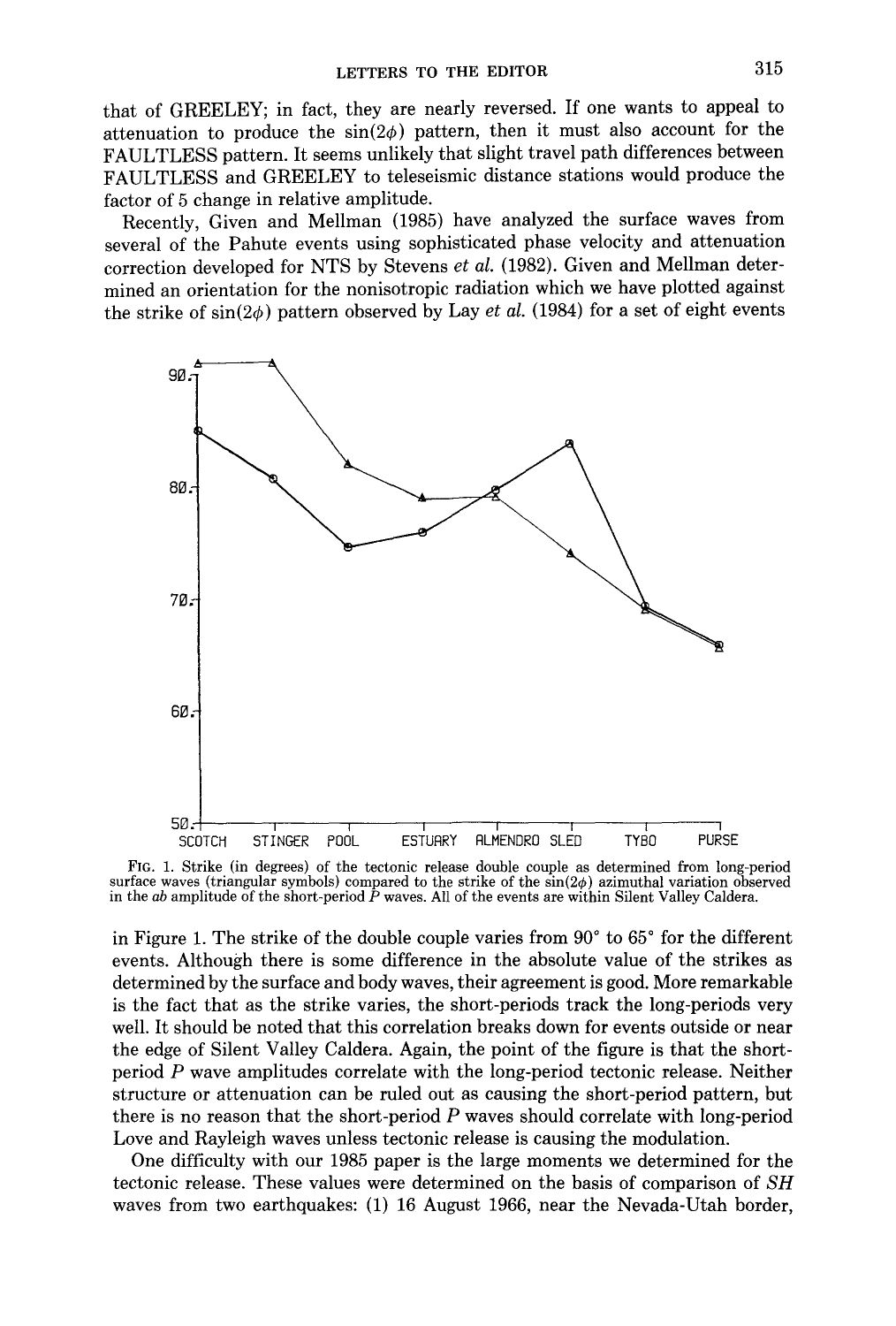and (2) 15 March 1979, in Homestead Valley in south central California. The moment values were very consistent from station to station when compared to either earthquake. Unfortunately, the average values for a given explosion varied by a factor of 2 depending on the reference earthquake. The 16 August 1966 earthquake consistently gave moments which were twice those determined using the 15 March 1979 event. Since we did not know which estimate was more reliable,



FIG. 2. A comparison of the *SH* waveforms from the explosion GREELEY with synthetics generated for a vertical strike-slip fault with the orientation consistent with Pahute Mesa tectonic release. The structure model used is laterally varying (see Helmberger *et al.*, 1985). Above the observed *SH* pulse is the maxim produce the observed amplitude.

we averaged the values to produce Table I in the 1985 paper. Since that publication, several investigators have shown that there is a strong velocity variation across the Rocky Mountain front (Grand and Heimberger, 1984). Since the 16 August 1966 earthquake is along the front, it is probably inappropriate to use it as a calibration for NTS. Heimberger *et al.* (1985) have developed a lateral varying model for the North American continent. We used this model to construct synthetic seismograms for a strike-slip orientation and compare them to GREELEY in Figure 2. As can be seen, the waveform fit is quite good; the average moment we obtain is  $1.9 \times 10^{24}$ dyne-em which is in very close agreement with value we determine for GREELEY by the comparison with the 15 March 1979 earthquake. On the basis of this, we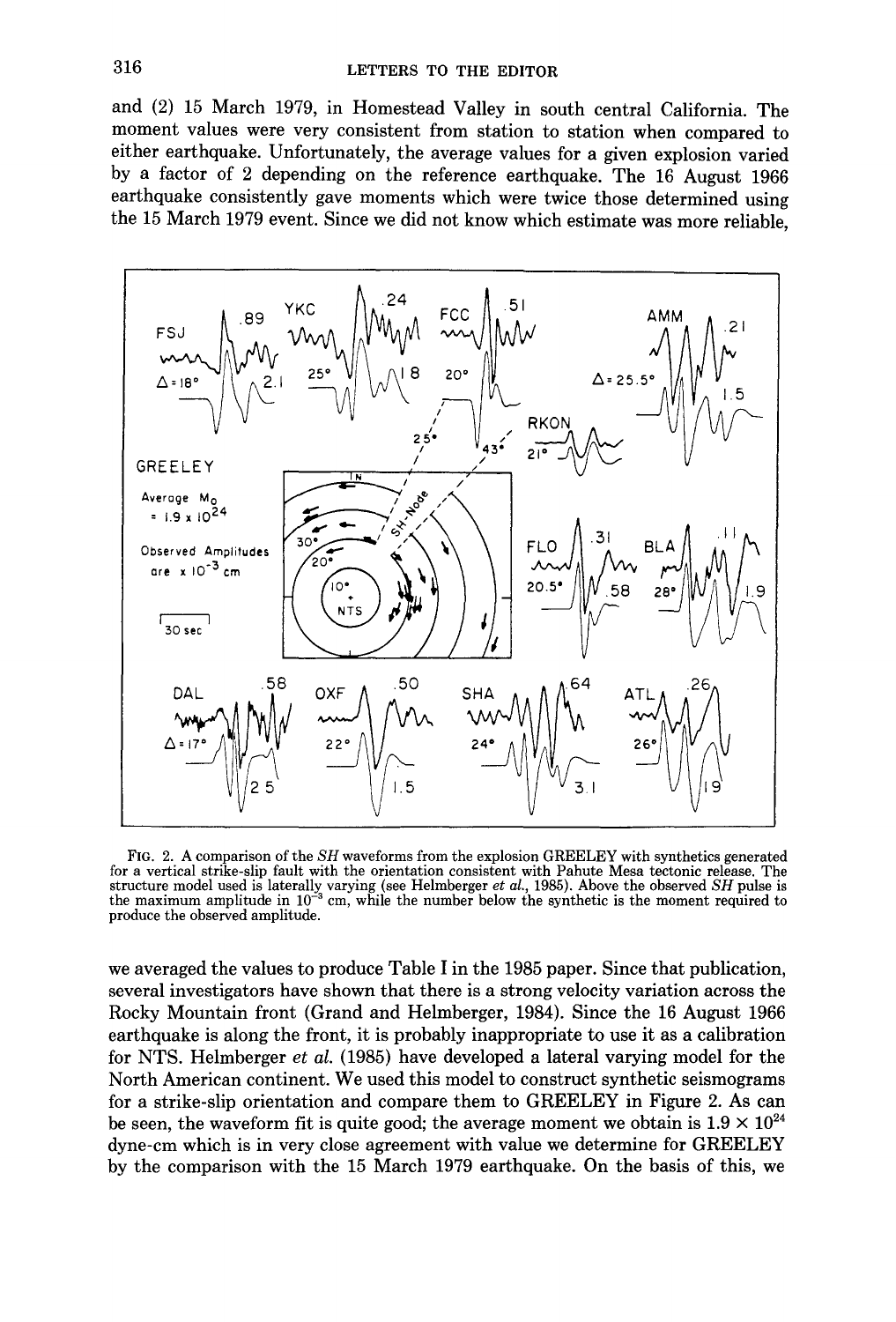have revised the moments for tectonic release for 21 Pahute Mesa events. The new values are given in Table 1.

Since our revised moments are smaller, the potential for tectonic release to influence the short-period *P* waves is also reduced. Although we are confident that tectonic release can have an identifiable signature on long-period *P* waves (2 to 5 sec), it has not *conclusively* been shown that it influences short-period *P* waves. The only way to address the question of  $m<sub>b</sub>$  bias is to analyze large data sets, and attempt to model complexity such as Douglas *et al.'s* slapdown phase.

|           | REVISED MOMENTS FOR TECTONIC RELEASE FROM PAHUTE MESA EXPLOSIONS |                |                             |                            |               |                |                      |
|-----------|------------------------------------------------------------------|----------------|-----------------------------|----------------------------|---------------|----------------|----------------------|
| Name      | Date<br>$(m-d-yr)$                                               | Origin<br>Time | Latitude<br>$({}^{\circ}N)$ | Longitude<br>$(^{\circ}W)$ | Depth<br>(km) | m <sub>b</sub> | $M_0 \times 10^{24}$ |
| Almendro  | $06 - 06 - 73$                                                   | 13:00          | 37.24                       | 116.35                     | 1.064         | 6.1            | 0.61                 |
| Benham    | $12 - 19 - 66$                                                   | 16:30          | 37.23                       | 116.47                     | 1.402         | 6.3            | 3.43                 |
| Boxcar    | $04 - 26 - 68$                                                   | 15:00          | 37.29                       | 116.46                     | 1.158         | 6.2            | 0.86                 |
| Camembert | $06 - 26 - 75$                                                   | 12:30          | 37.28                       | 116.37                     | 1.311         | 6.1            | 0.86                 |
| Cheshire  | $02 - 14 - 76$                                                   | 11:30          | 37.24                       | 116.47                     | 1.167         | 5.8            | 0.43                 |
| Colby     | $03 - 14 - 75$                                                   | 12:30          | 37.31                       | 116.47                     | 1.273         | 6.2            | 0.49                 |
| Estuary   | $03 - 09 - 76$                                                   | 14:00          | 37.31                       | 116.36                     | 0.869         | 5.8            | 0.43                 |
| Fontina   | $02 - 12 - 76$                                                   | 14:45          | 37.27                       | 116.49                     | 1.219         | 6.1            | 1.35                 |
| Greeley   | $12 - 20 - 66$                                                   | 15:30          | 37.30                       | 116.41                     | 1.215         | 6.3            | 1.90                 |
| Halfbeak  | $06 - 30 - 66$                                                   | 22:15          | 37.32                       | 116.30                     | 0.819         | 6.1            | 0.61                 |
| Handley   | $03 - 26 - 70$                                                   | 19:00          | 37.30                       | 116.53                     | 1.206         | 6.4            | 1.47                 |
| Inlet     | $11 - 20 - 75$                                                   | 15:00          | 37.22                       | 116.37                     | 0.817         | 5.9            | 0.18                 |
| Jorum     | $09 - 16 - 69$                                                   | 14:30          | 37.31                       | 116.46                     | 1.158         | 6.1            | 0.31                 |
| Kusseri   | $10 - 28 - 75$                                                   | 14:30          | 37.29                       | 116.41                     | 1.265         | 6.2            | 1.22                 |
| Mast      | $06 - 19 - 75$                                                   | 13:00          | 37.35                       | 116.32                     | 0.912         | 5.9            | 0.31                 |
| Muenster  | $01 - 03 - 76$                                                   | 19:15          | 37.30                       | 116.33                     | 1.451         | 6.2            | 1.96                 |
| Pipkin    | $10 - 08 - 69$                                                   | 14:30          | 37.26                       | 116.44                     | 0.617         | 5.6            | 0.12                 |
| Pool      | $03 - 17 - 76$                                                   | 14:15          | 37.26                       | 116.31                     | 0.879         | 6.0            | 0.12                 |
| Scotch    | $05 - 23 - 67$                                                   | 14:00          | 37.27                       | 116.37                     | 0.978         | 5.7            | 0.18                 |
| Stilton   | $06 - 03 - 75$                                                   | 14:20          | 37.34                       | 116.52                     | 0.731         | 5.8            | 0.07                 |
| Tybo      | $05 - 14 - 75$                                                   | 14:00          | 37.22                       | 116.47                     | 0.765         | 5.9            | 0.18                 |

TABLE 1

## **REFERENCES**

- Douglas, A., J. B. Young, and N. S. Layman (1985). Spalling and tectonic release associated with underground explosions at the Nevada Test Site: evidence from broad band *P* waves, *Bull. Seism. Soc. Am.* 76, 305-311.
- Given, J. W. and G. R. Mellman (1985). Source parameters for nuclear explosions at NTS and Shagan River from observations of Rayleigh and Love waves, presented at the DARPA/AFGL Seismic Research Symposium, May 6-8, 1985.
- Grand, S. P. and D. V. Heimberger (1984). Upper mantle shear structure of North America, *Geophys. J. R. Astr. Soc.* 76, 399-438.
- Heimberger, D. V., G. R. Engen, and S. P. Grand (1985). Upper mantle cross section from California to Greenland, *Geophys. J.* (in press).
- Lay, T., T. C. Wallace, and D. V. Heimberger (1984). The effects of tectonic release on short-period P waves from NTS explosions, *Bull. Seism. Soc. Am.* 7 4, 819-842.
- Lynne, C. and T. Lay (1984). Defocussing of short period  $P$  waves by a high velocity anomaly beneath Pahute Mesa, *EOS, Trans. Am. Geophys. Union* 65, 994.
- Stevens, J. L., W. L. Rodi, J. Wang, B. Shkoller, E. J. Halda, B. F. Mason, and J. B. Minster (1982). Surface wave analysis package and Shagan River to SRO station path corrections, S-Cubed Topical Report VSC-TR-82-81.
- Wallace, T. C., D. V. Heimberger, and G. K. Engen (1983). Evidence of tectonic release from underground nuclear explosions in long-period P-waves, *Bull. Seism. Soc. Am.* 73, 593-613.